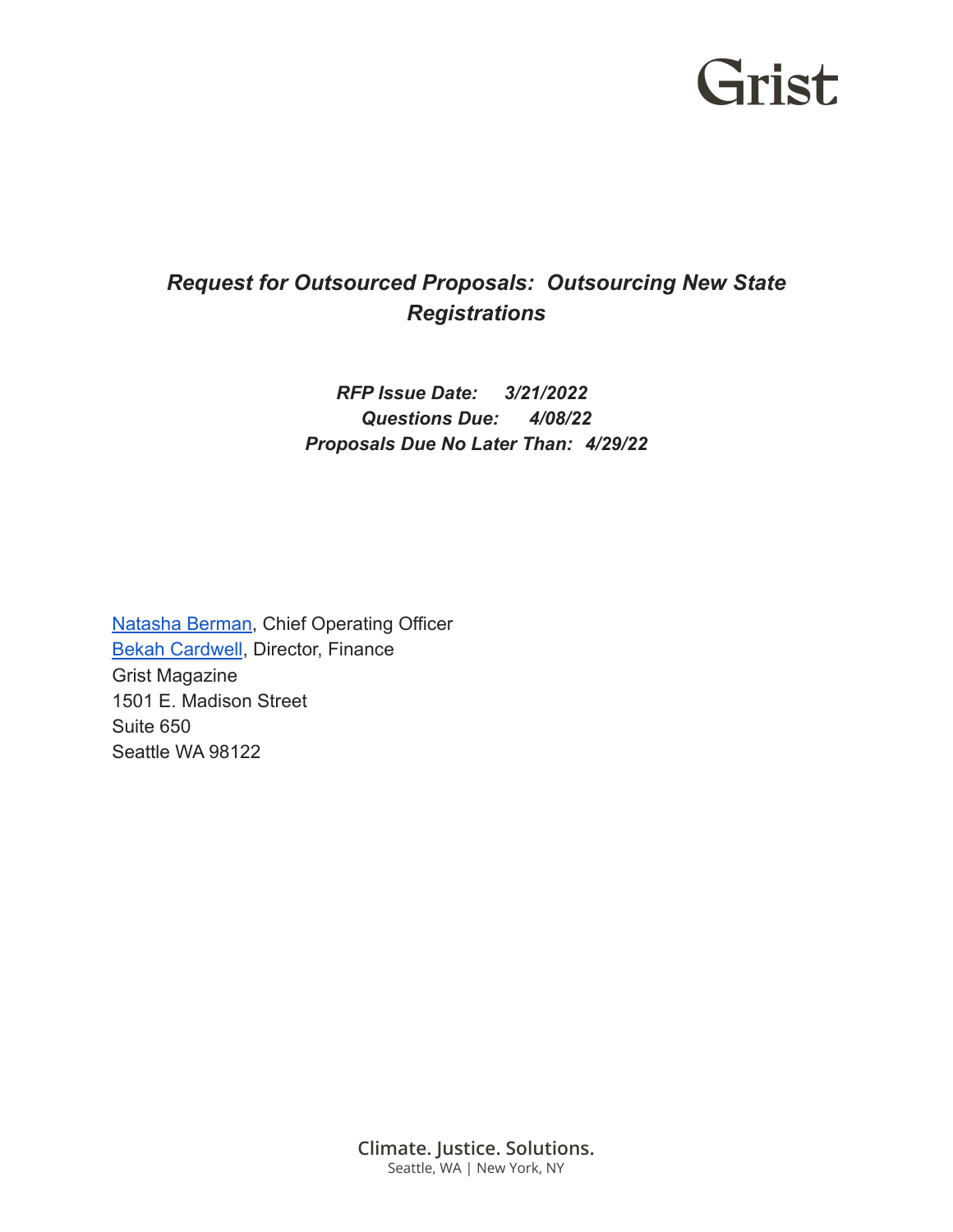

#### *Request for Proposal (RFP*

Grist Magazine, Inc. ("Grist") invites you ("Contractor") to respond to this Request for Proposal (RFP). The purpose of this RFP is to solicit bid proposals from firms that provide outsourced new state registration services required when a new employee is hired in a new state.

#### *Background:*

[Grist](https://grist.org/) is a 501c3 nonprofit, independent media organization dedicated to telling stories of climate solutions and a just future. Our goal is to use the power of storytelling to illuminate the way toward a better world, inspire millions of people to walk that path with us, and show that the time for action is now. Founded in 1999, we have used the power of journalism to engage the public about the perils of the most existential threat we face. Now that three-quarters of Americans recognize that climate change is happening, we've shifted our focus to show that a just and sustainable future is within reach.

We count on the generosity of foundations, major donors, corporate and nonprofit partners, and a growing community of members for our financial support.

Grist was founded in 1999 in Seattle, WA, and later incorporated in Massachusetts in 2002. We are headquartered in Seattle, and have approximately 60 employees with 75% of our workforce being fully remote and distributed across 18 states. We have three main programmatic areas of work:

- **Grist Magazine ("editorial"):** Grist Magazine is our award-winning digital publication covering climate impacts, highlighting (and scrutinizing) promising solutions, and exposing environmental injustices. This empowers readers and shifts the climate narrative.
- **Fix ("solutions lab")** Fix amplifies stories of hope and progress, shines a light on bright ideas and the people behind them, and brings together a growing community of visionaries — Fixers — who are leading the way to a planet that works for everyone. This shifts the narrative and helps build a connected network of leaders championing diverse solutions.
- **Talent and representation initiatives:** Initiatives like The Uproot Project, the Fellowship Program, and the Entrepreneur in Residence program address representation in media, because the way the climate story is told — and who tells it — matters. This helps tell a better climate story, shifting the narrative.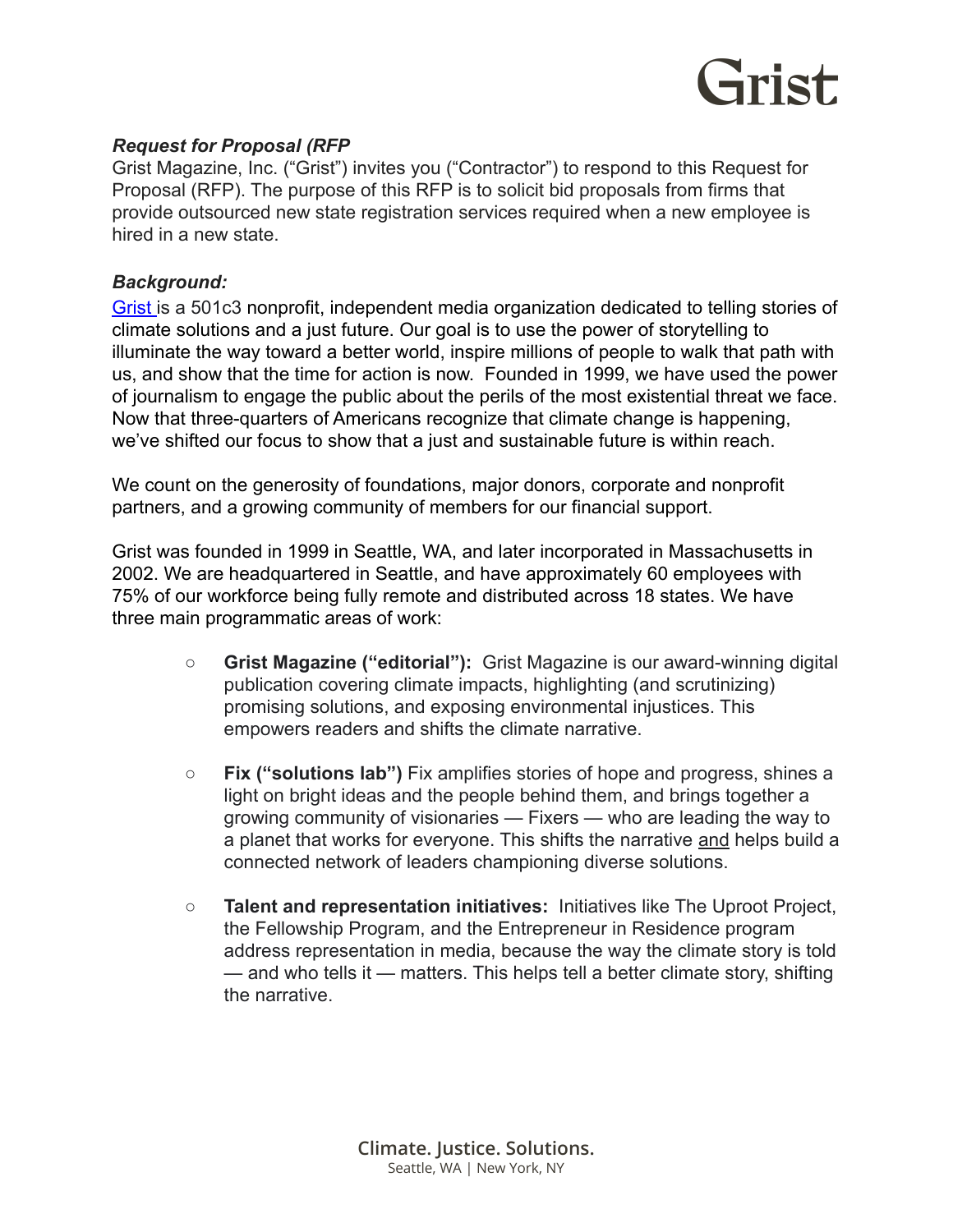# Grist



#### *Current Situation:*

Grist has almost doubled in size over the last 2 years and our growth of remote employees located in states outside of Washington, our HQ, has more than doubled. Due to the complexity of each state's process, we would like to outsource this process going forward.

*Future Needs: In priority order:*

| Ranking/<br>Order of<br><b>Importance</b> | <b>Areas</b>               | <b>Description</b>                                                                                                                                                                                                                                                                                                                                                                                 | <b>Questions</b>                                                                   |
|-------------------------------------------|----------------------------|----------------------------------------------------------------------------------------------------------------------------------------------------------------------------------------------------------------------------------------------------------------------------------------------------------------------------------------------------------------------------------------------------|------------------------------------------------------------------------------------|
|                                           | New state<br>registrations | Complete and submit all<br>necessary paperwork in each<br>requested state's Attorneys<br>General charities division:<br>Register as a charity<br>File reports<br>Manage dues<br>States:<br>California, Arizona, Wyoming,<br>Minnesota, Wisconsin, Michigan,<br>Illinois, Indiana, Ohio,<br>Pennsylvania, Maryland, Virginia,<br>New Jersey, New York, Vermont,<br>Connecticut, Texas, and Georgia. | What is the process and<br>$\bullet$<br>timeline?<br>Pricing options?<br>$\bullet$ |